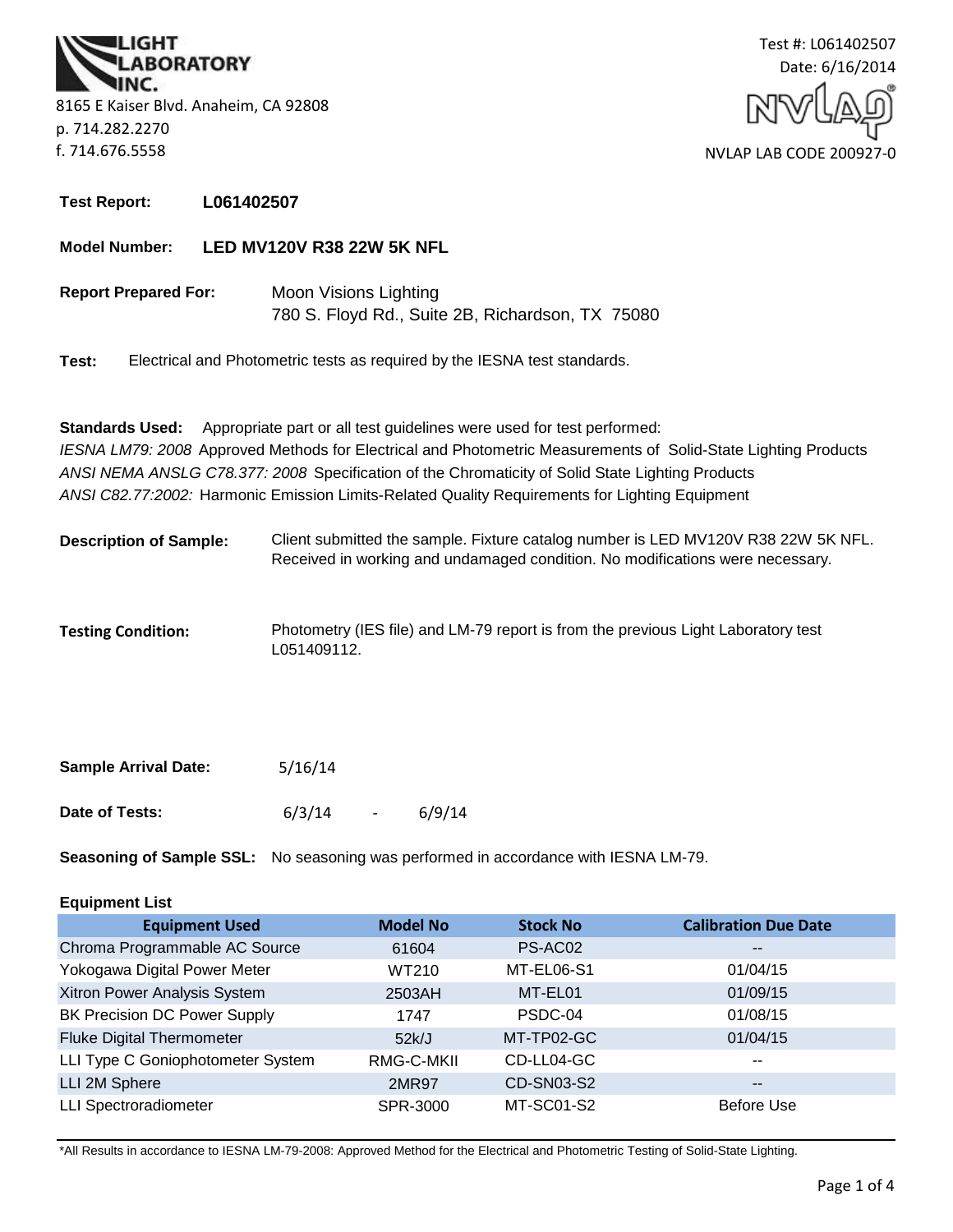

8165 E Kaiser Blvd. Anaheim, CA 92808 p. 714.282.2270 f. 714.676.5558



NVLAP LAB CODE 200927-0

| <b>LM-79 Test Summary</b>                |                           |
|------------------------------------------|---------------------------|
| <b>Manufacturer:</b>                     | Moon Visions Lighting     |
| <b>Model Number:</b>                     | LED MV120V R38 22W 5K NFL |
| <b>LAMPCAT:</b>                          | N/A                       |
| <b>Driver Model Number:</b>              | N/A                       |
| <b>Total Lumens:</b>                     | 1913.60                   |
| Input Voltage (VAC/60Hz):                | 120.00                    |
| <b>Input Current (Amp):</b>              | 0.16                      |
| Input Power (W):                         | 18.81                     |
| <b>Input Power Factor:</b>               | 0.95                      |
| Total Harmonic Distortion @ 120V(%): 20% |                           |
| Total Harmonic Distortion @ 277V(%): N/A |                           |
| <b>Efficacy:</b>                         | 102                       |
| <b>Color Rendering Index (CRI):</b>      | 84                        |
| <b>Correlated Color Temperature (K):</b> | 5262                      |
| <b>Chromaticity Coordinate x:</b>        | 0.3384                    |
| <b>Chromaticity Coordinate y:</b>        | 0.3505                    |
| Ambient Temperature (°F):                | 77.0                      |
| <b>Stabilization Time (Hours):</b>       | 0:35                      |
| <b>Total Operating Time (Hours):</b>     | 1:20                      |
| Off State Power(W):                      | 0.00                      |



FIG.1 LUMINAIRE

\*All Results in accordance to IESNA LM-79-2008: Approved Method for the Electrical and Photometric Testing of Solid-State Lighting.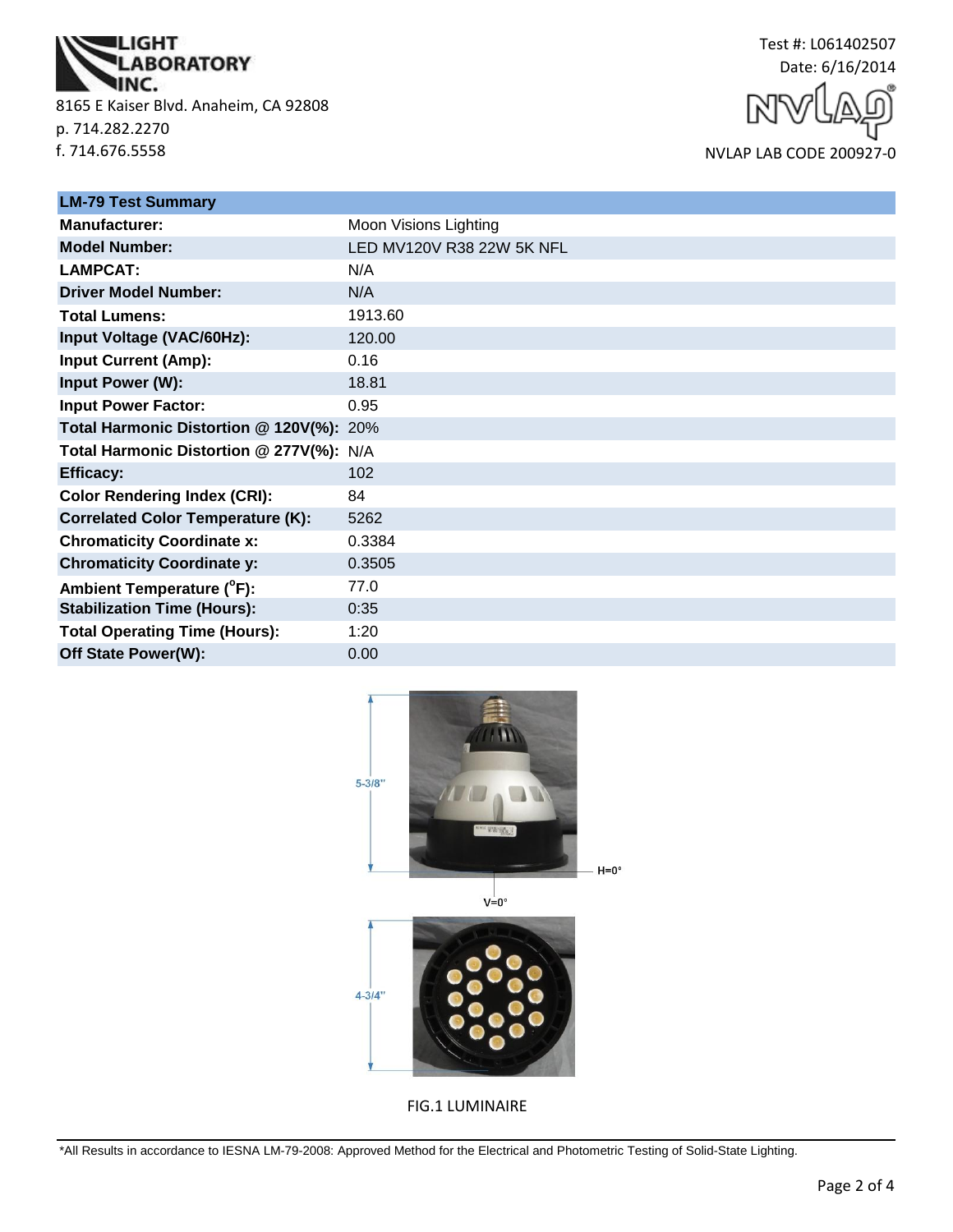**ABORATORY** INC. 8165 E Kaiser Blvd. Anaheim, CA 92808 p. 714.282.2270 f. 714.676.5558

**IGHT** 



Test #: L061402507

NVLAP LAB CODE 200927-0



#### **CRI & CCT**

| X               | 0.3384  |
|-----------------|---------|
| y               | 0.3505  |
| u'              | 0.2073  |
| ${\bf v}'$      | 0.4831  |
| <b>CRI</b>      | 83.70   |
| <b>CCT</b>      | 5262    |
| Duv             | 0.00222 |
| <b>R Values</b> |         |
| R1              | 81.85   |
| R <sub>2</sub>  | 89.45   |
| R3              | 93.92   |
| R4              | 83.03   |
| R5              | 82.67   |
| R <sub>6</sub>  | 84.64   |
| R7              | 86.76   |
| R8              | 67.07   |
| R9              | 7.14    |
| <b>R10</b>      | 74.73   |
| R11             | 82.54   |
| <b>R12</b>      | 63.70   |
| <b>R13</b>      | 84.01   |
| <b>R14</b>      | 96.70   |



\*All Results in accordance to IESNA LM-79-2008: Approved Method for the Electrical and Photometric Testing of Solid-State Lighting.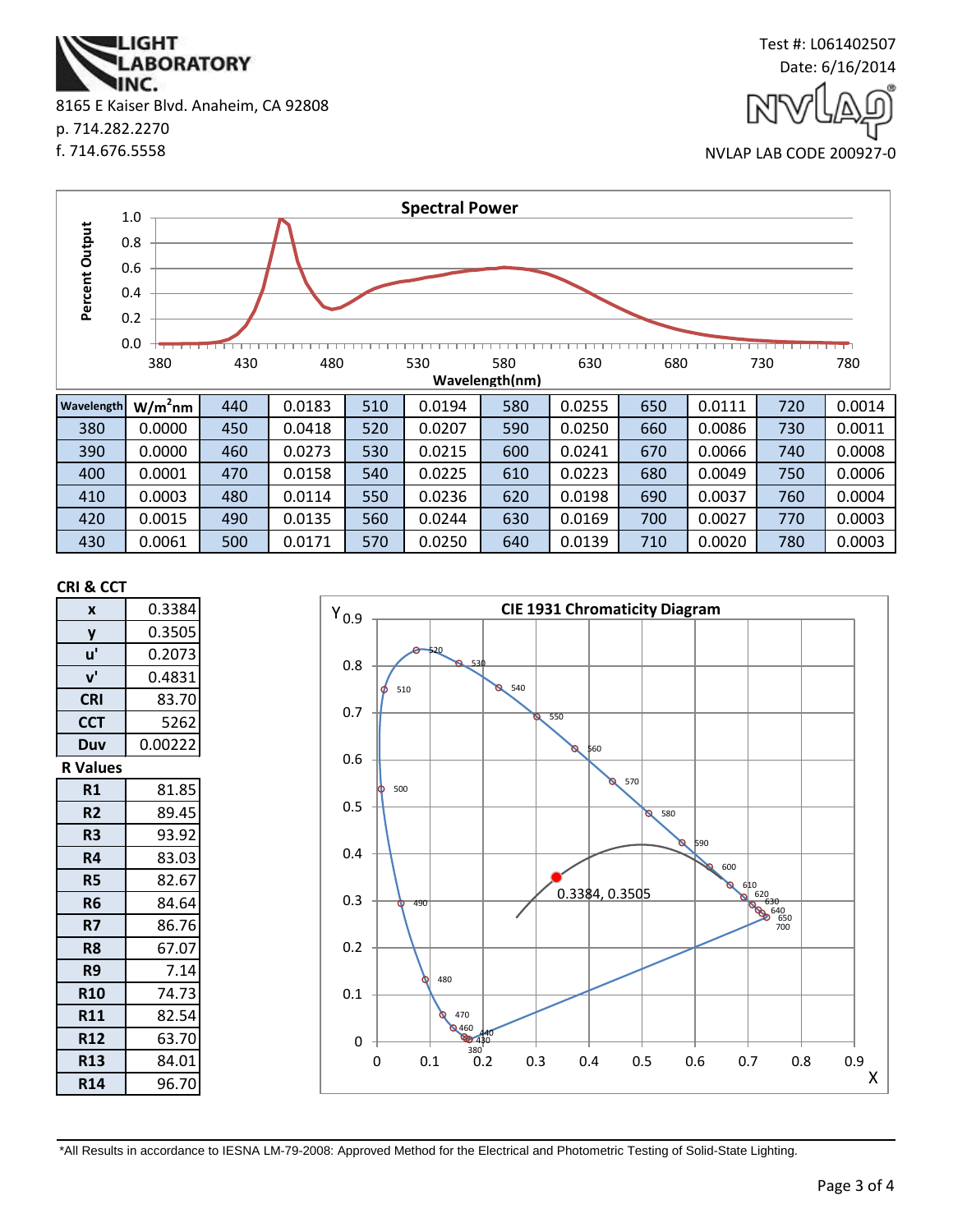



#### **Test Methods**

## **Photometric Measurements - Goniophotometer**

A Custom Light Laboratory Type C Rotating Mirror Goniophotometer was used to measure candelas(intensity) at each angle of distribution as defined by IESNA for the appropriate fixture type.

Ambient temperature is set to  $25^{\circ}$ C and is measured from the center of the fixture, within 1ft from the outside of the fixture. Temperature is maintained at  $25^{\circ}$ C throughout the testing process and the sample is stabilized for at least 30mins and longer as necessary for the sample to achieve stabilization.

Electrical measurements are measured using the listed equipment.

### **Spectral Measurements - Integrating Sphere**

A Sensing Spectroradiometer SPR-3000, in conjunction with Light Laboratory 2 meter integrating sphere was used to measure chromaticity coordinates, correlated color temperature(CCT) and the color rendering index(CRI) for each sample.

Ambient temperature is set to  $25^{\circ}$ C and is measured from the center of the fixture, within 1ft from the outside of the fixture. Temperature is maintained at  $25^{\circ}$ C throughout the testing process and the sample is stabilized for at least 30mins and longer as necessary for the sample to achieve stabilization.

Electrical measurements are measured using the listed equipment.

Disclaimers:

This report must not be used by the customer to claim product certification, approval or endorsement by NVLAP, NIST or any agency of Federal Government.

Report Prepared by :

Wilson Khounlavong

UME

Jeff Ahn Steve Kang Engineering Manager **Contract Contract Contract Contract Contract Contract Contract Contract Contract Contract Contract Contract Contract Contract Contract Contract Contract Contract Contract Contract Contract Contract Con** 

*\*Attached are photometric data reports. Total number of pages: 8*

Test Report Released by: Test Report Reviewed by: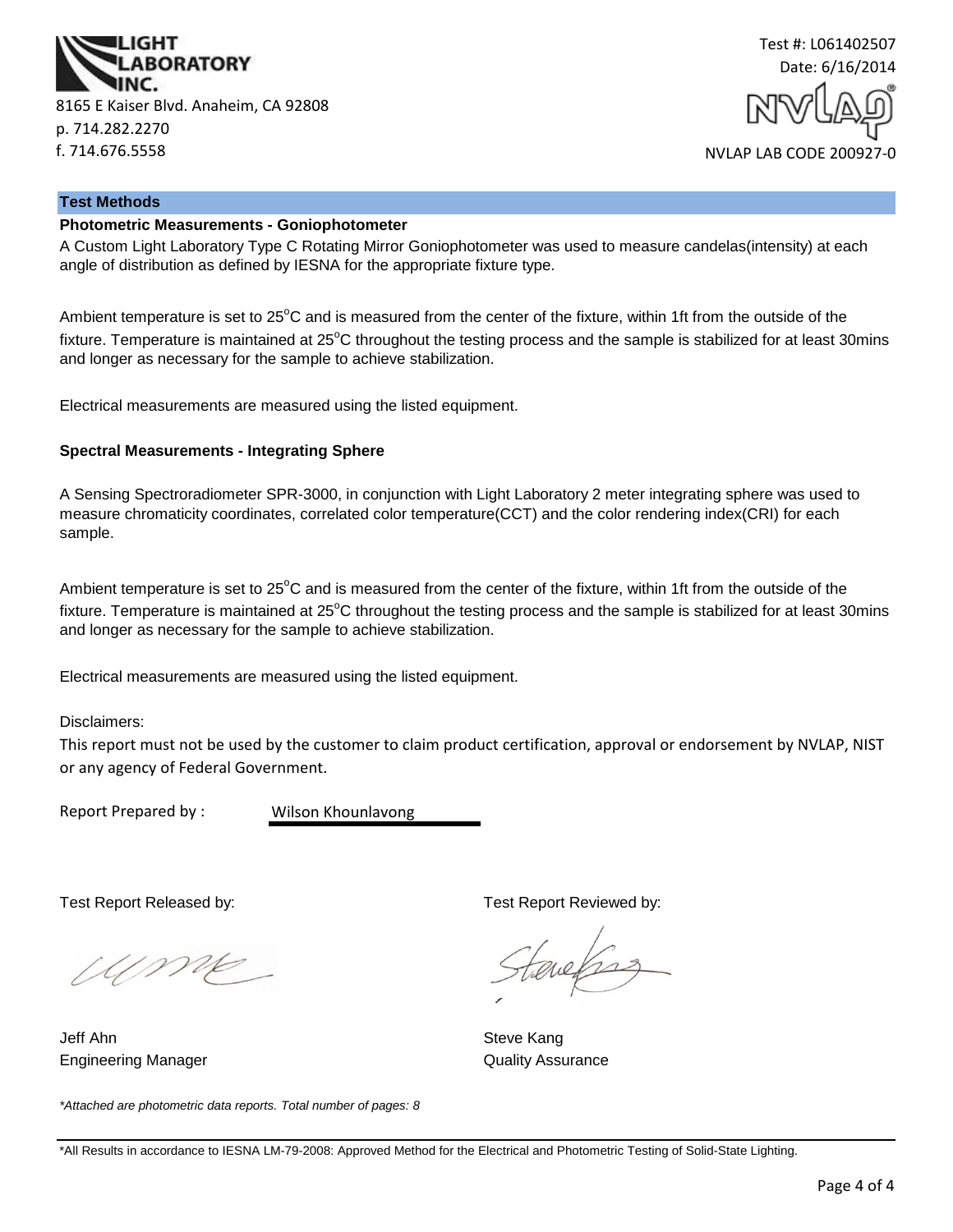**THQI. ABORATORY** 8165 E. Kaiser Blvd. Anaheim, CA 92808 p. 714.282.2270 f. 714.676.5558

# **Photometric Test Report**

## **IES FLOOD REPORT PHOTOMETRIC FILENAME : L061402507.IES**

## **DESCRIPTIVE INFORMATION (From Photometric File)**

IESNA:LM-63-2002 [TEST] L061402507 [TESTLAB] LIGHT LABORATORY, INC. [ISSUEDATE] 6/16/2014 [MANUFAC] MOON VISIONS LIGHTING [LUMCAT] LED MV120V R38 22W 5K NFL [LUMINAIRE] 4-3/4"DIA. X 5-3/8"H. LED LAMP [MORE] NO LENS [LAMPPOSITION] 0,0 [LAMPCAT] N/A [OTHER] CANDELA AND ELECTRICAL VALUES ARE FROM [MORE] LIGHT LABORATORY TEST L051409112 [OTHER] INDICATING THE CANDELA VALUES ARE ABSOLUTE AND [MORE] SHOULD NOT BE FACTORED FOR DIFFERENT LAMP RATINGS. [INPUT] 120VAC, 18.81W [TEST PROCEDURE] IESNA:LM-79-08

Note: Candela values converted from Type-C to Type-B

### **CHARACTERISTICS**

| 4 H x 4 V       |
|-----------------|
| 6127            |
| OH OV           |
| 25.4            |
| 25.4            |
| 54.9            |
| 54.9            |
| N.A. (absolute) |
| N.A. (absolute) |
| 684             |
| N.A.            |
| 1435            |
| N.A.            |
| 478             |
| 1914            |
| N.A.            |
| 18.81           |
| 1.00            |
|                 |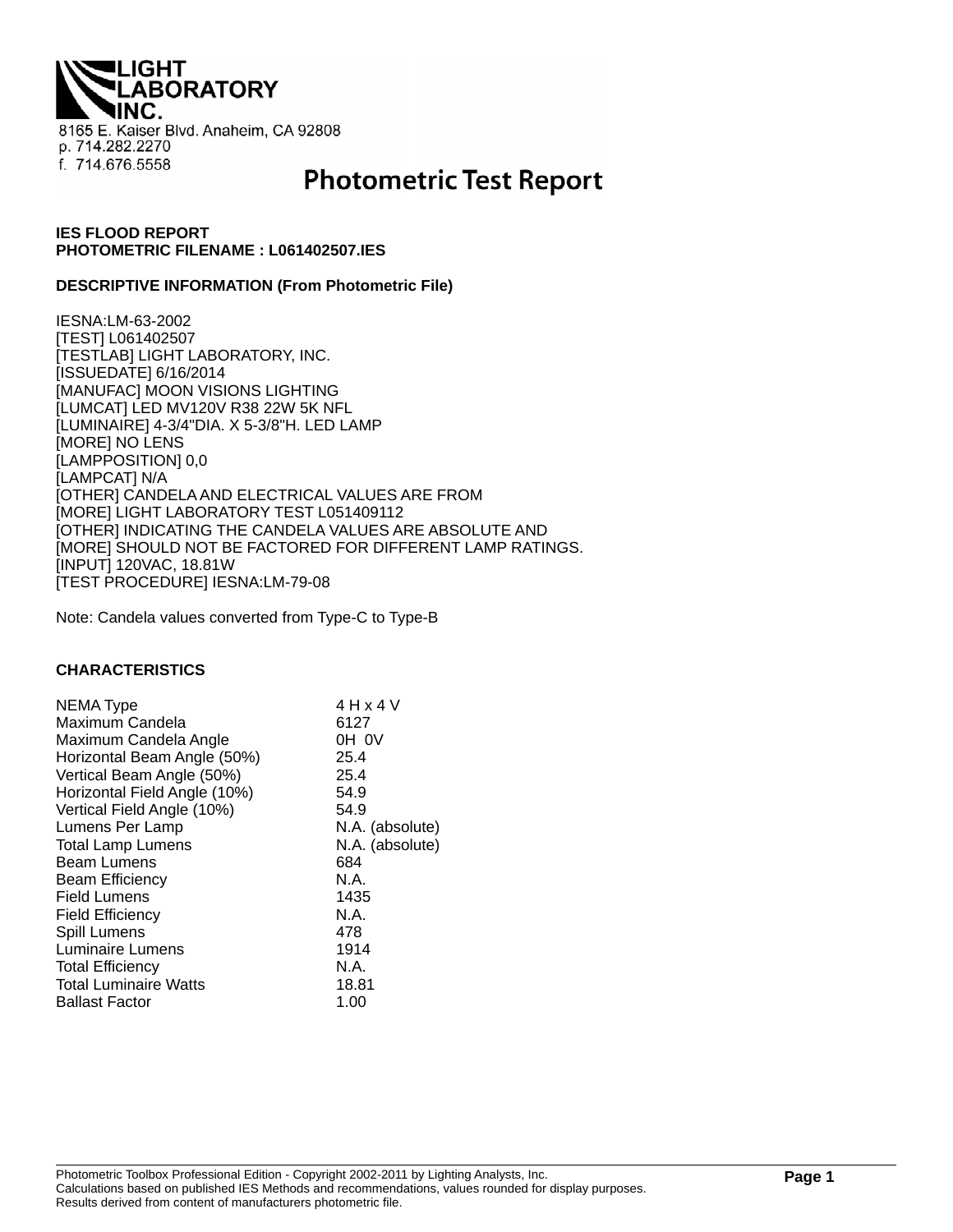## **IES FLOOD REPORT PHOTOMETRIC FILENAME : L061402507.IES**

## **AXIAL CANDELA**

| DEG.                                                                                                                                                                                                                                                                                                                         | HOR.                                                                                                                                                                                                                                                                                                             | DEG.                                                                                                                                                                                                                                                                                                                         | VERT.                                                                                                                                                                                                                                                                                                            |
|------------------------------------------------------------------------------------------------------------------------------------------------------------------------------------------------------------------------------------------------------------------------------------------------------------------------------|------------------------------------------------------------------------------------------------------------------------------------------------------------------------------------------------------------------------------------------------------------------------------------------------------------------|------------------------------------------------------------------------------------------------------------------------------------------------------------------------------------------------------------------------------------------------------------------------------------------------------------------------------|------------------------------------------------------------------------------------------------------------------------------------------------------------------------------------------------------------------------------------------------------------------------------------------------------------------|
| 90<br>85<br>75<br>65<br>55<br>47.5<br>42.5<br>37.5<br>33<br>29<br>25.5<br>22.5<br>19.5<br>17<br>15<br>13<br>11<br>9<br>7<br>5<br>3<br>1<br>0<br>$-1$<br>$-3$<br>$-5$<br>$-7$<br>-9<br>$-11$<br>$-13$<br>$-15$<br>$-17$<br>$-19.5$<br>$-22.5$<br>$-25.5$<br>$-29$<br>$-33$<br>$-37.5$<br>$-42.5$<br>$-47.5$<br>$-55$<br>$-65$ | 0<br>5<br>11<br>29<br>59<br>101<br>149<br>231<br>343<br>512<br>740<br>1030<br>1458<br>1937<br>2406<br>2964<br>3608<br>4315<br>4991<br>5542<br>5937<br>6120<br>6127<br>6120<br>5937<br>5542<br>4991<br>4315<br>3608<br>2964<br>2406<br>1937<br>1458<br>1030<br>740<br>512<br>343<br>231<br>149<br>101<br>59<br>29 | 90<br>85<br>75<br>65<br>55<br>47.5<br>42.5<br>37.5<br>33<br>29<br>25.5<br>22.5<br>19.5<br>17<br>15<br>13<br>11<br>9<br>7<br>5<br>3<br>1<br>0<br>$-1$<br>$-3$<br>$-5$<br>$-7$<br>-9<br>$-11$<br>$-13$<br>$-15$<br>$-17$<br>$-19.5$<br>$-22.5$<br>$-25.5$<br>$-29$<br>$-33$<br>$-37.5$<br>$-42.5$<br>$-47.5$<br>$-55$<br>$-65$ | 0<br>5<br>11<br>29<br>59<br>101<br>149<br>231<br>343<br>512<br>740<br>1030<br>1458<br>1937<br>2406<br>2964<br>3608<br>4315<br>4991<br>5542<br>5937<br>6120<br>6127<br>6120<br>5937<br>5542<br>4991<br>4315<br>3608<br>2964<br>2406<br>1937<br>1458<br>1030<br>740<br>512<br>343<br>231<br>149<br>101<br>59<br>29 |
| $-75$<br>$-85$<br>$-90$                                                                                                                                                                                                                                                                                                      | 11<br>5<br>$\overline{0}$                                                                                                                                                                                                                                                                                        | $-75$<br>$-85$<br>-90                                                                                                                                                                                                                                                                                                        | 11<br>5<br>0                                                                                                                                                                                                                                                                                                     |
|                                                                                                                                                                                                                                                                                                                              |                                                                                                                                                                                                                                                                                                                  |                                                                                                                                                                                                                                                                                                                              |                                                                                                                                                                                                                                                                                                                  |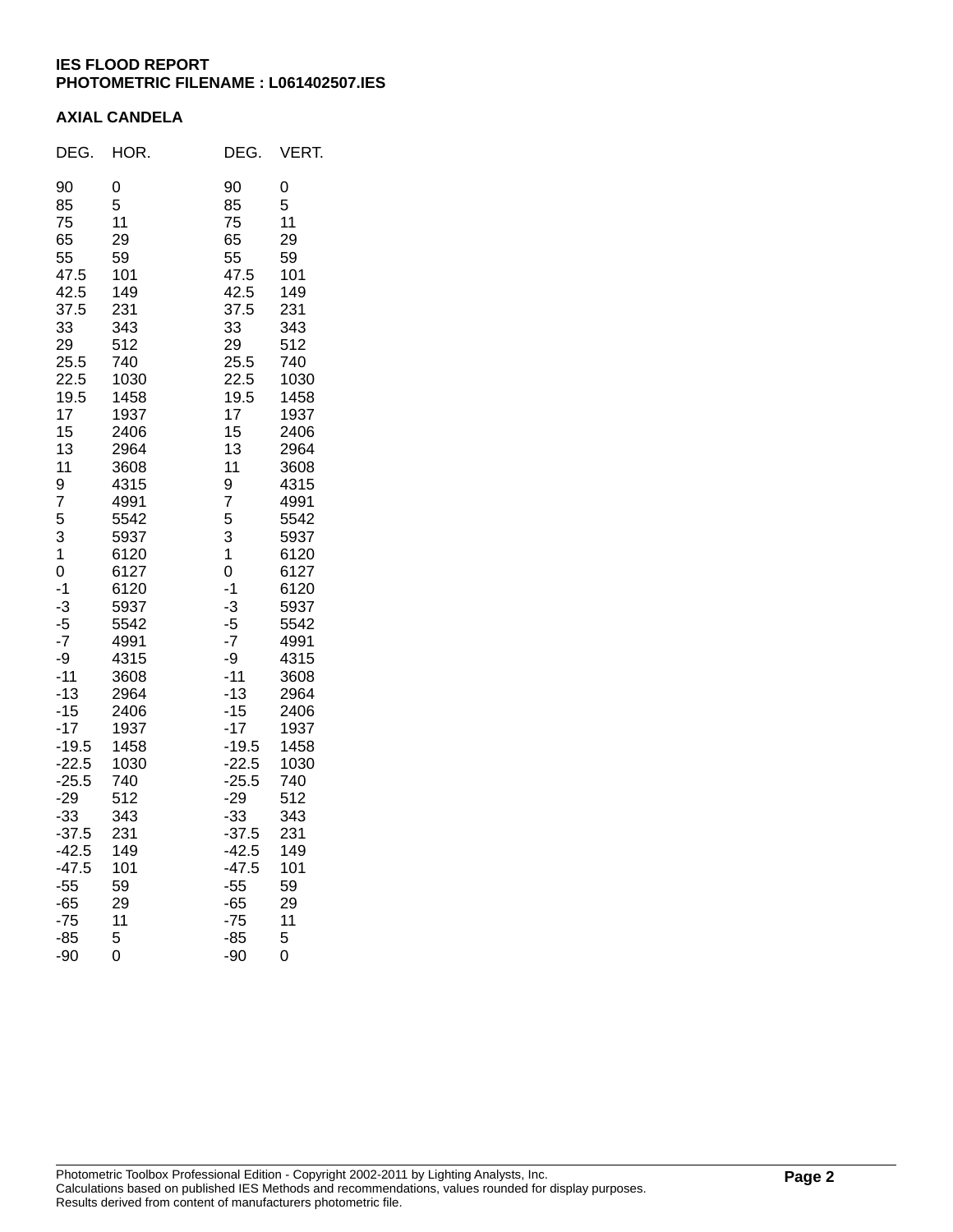## **IES FLOOD REPORT PHOTOMETRIC FILENAME : L061402507.IES**

## **AXIAL CANDELA DISPLAY**





H - Horizontal Axial Candela

V - Vertical Axial Candela